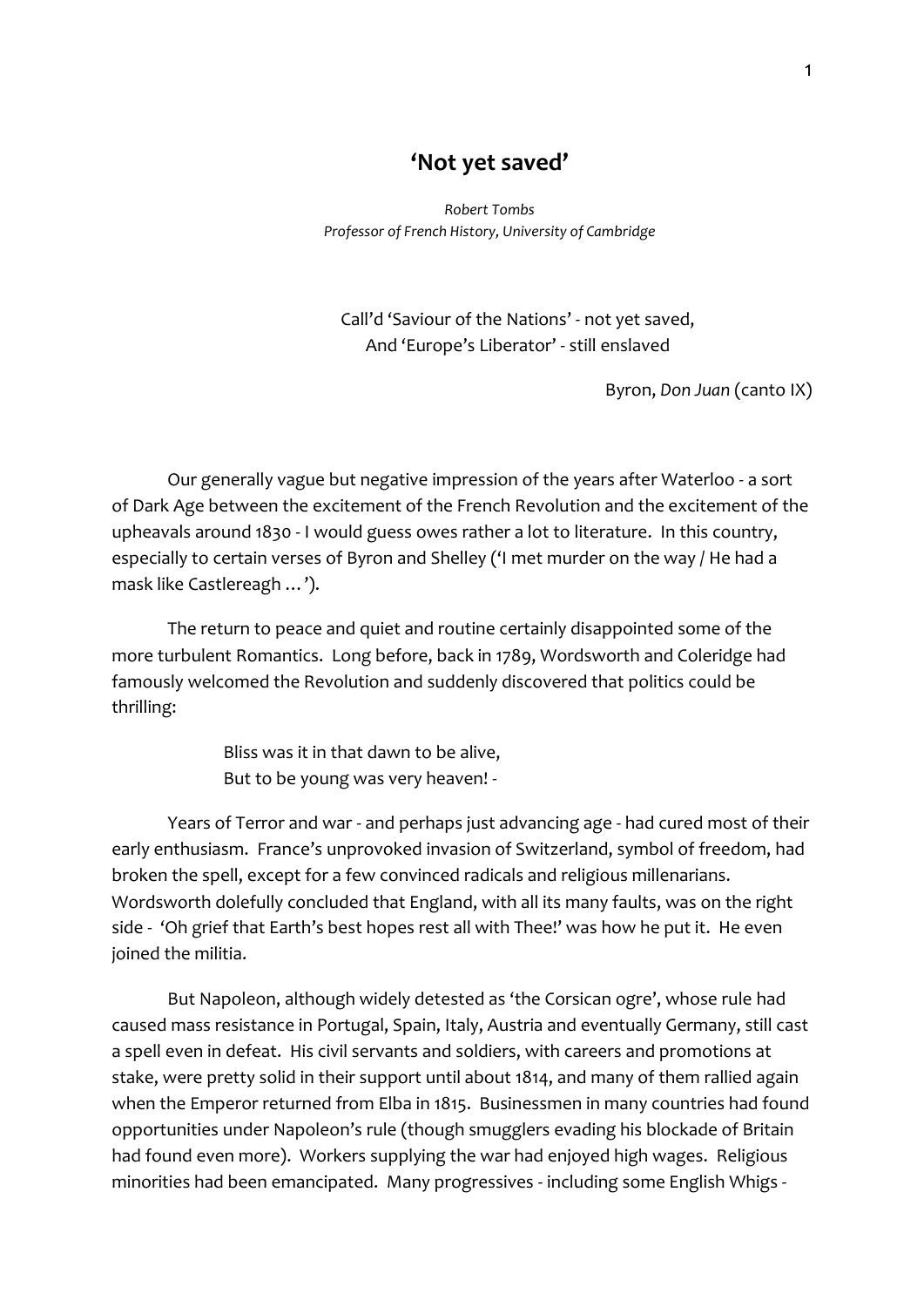saw Napoleon as a reformer. And finally, many intellectuals and artists, notable among them the above mentioned Byron and Shelley, and of course the likes of Goethe and Beethoven, had for a time adulated Napoleon as a macho version of themselves: he fitted Romantic ideas of genius: a man who had risen to the heights of power and glory by sheer force of mind, an artist shaping human history.

Wellington and many of his soldiers also admired Napoleon as one of the great commanders, all the more to be admired because they had finally beaten him. Wellington's men were keen on picking up souvenirs - though Wellington's acquisition of the ultimate souvenirs, a huge marble statue by Canova of Napoleon in the nude, proved rather an embarrassment as Apsley House had to be partly rebuilt to accommodate it. In 1816, Napoleon's carriage, abandoned near Waterloo, was exhibited in London, and attracted over 100,000 people. Byron, though disappointed in Napoleon for letting the Romantics down by not having died gloriously, eventually bought the carriage and went off in it to follow in Napoleon's footsteps round Europe.

In short Napoleon still cast a spell, and he had every intention of increasing its potency. New Year's Day, 1816, was his first on the island of St Helena, where he had been hastily sent by the British government, escaping both the Prussians who wanted to shoot him, and his British admirers who wanted him to settle in Britain. In his damp and gloomy new residence, Longwood House, his entourage came to present their New Year's compliments, and they then went for a walk in the garden. As a concession, the British authorities had given him his guns back, but there were no birds to shoot: it must have seemed another dastardly British plot to annoy him. So it could hardly have been a jolly party, though it was enlivened by the arrival of young Betsy Balcombe, whose family lived on the island. She, understandably star-stuck, became friendly with Napoleon, who found her amusing. On 17 January, he began to learn English, so as to be able to read the newspapers - he had certainly not lost interest in European affairs. He practised with Betsy, and by early March he was able to send notes in English. His progress then seems to have stalled. His strategy on St Helena was to win over public opinion in Europe by presenting himself as a victim of British persecution - which he did very successfully: 'Every day strips me of my tyrant's skin'; and also by dictating his memoirs to show himself as an altruistic and far-sighted moderniser, forced into war by his reactionary enemies, particularly perfidious Albion.

While Napoleon was settling in to Longwood House, Europe was having to cope with the consequences of a quarter of a century of war, the latter part of it largely down to him. 'Just as 1939 was Hitler's war,' writes Paul Schroeder in his magisterial history, 'so all the wars after 1802 were Bonaparte's wars.<sup>11</sup> Europe from Lisbon to Moscow had been set alight, often literally. The Muslim world, the Caribbean, the United States, and India had all been drawn in. The total numbers of casualties is incalculable; but runs into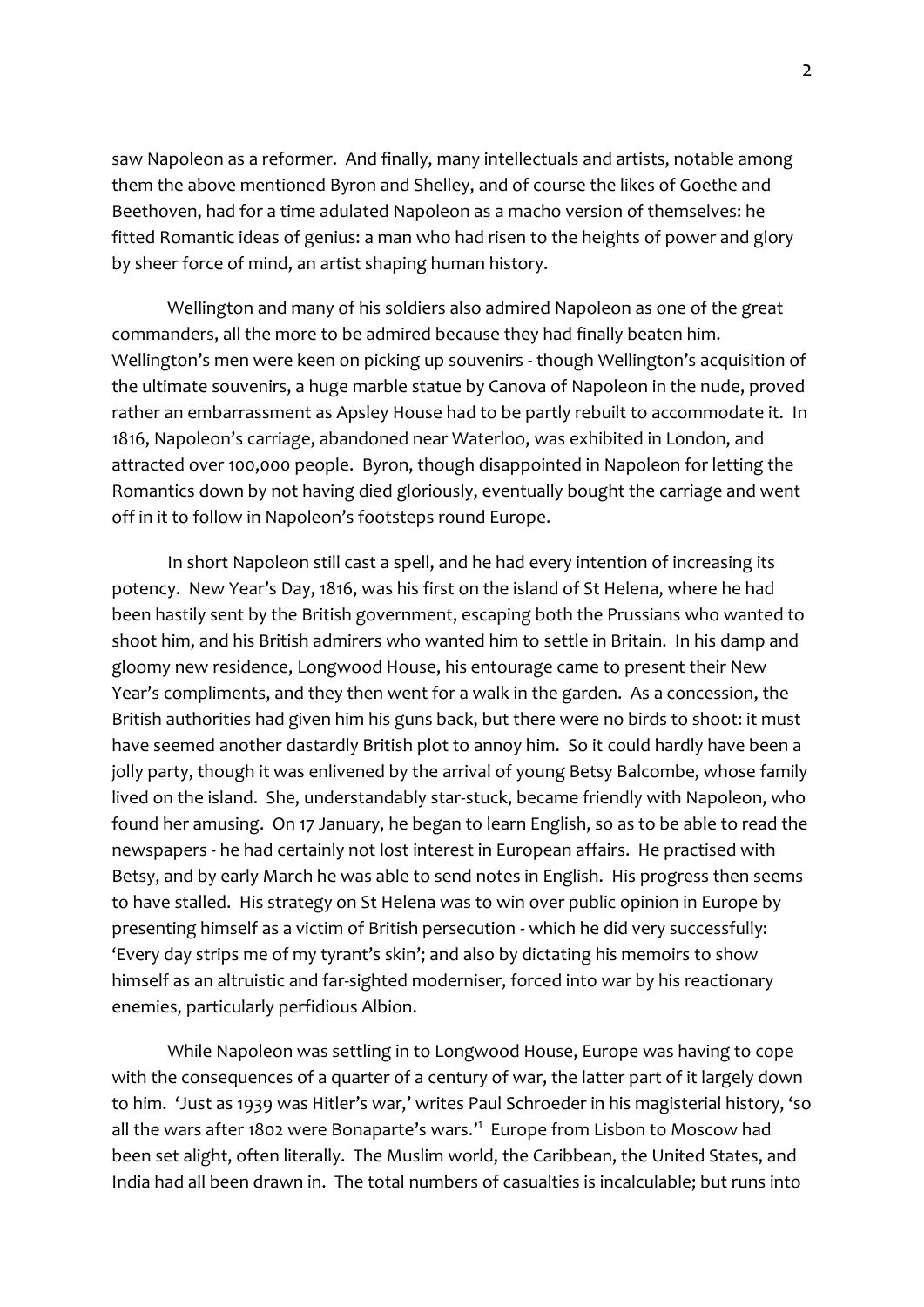millions. The collateral damage was enormous, including devastation and famine. Much of the violence had been particularly atrocious, especially Napoleon's attempt to reimpose slavery in the Caribbean, and the two way slaughter in the guerrilla war in Spain.

The material costs are often easier to calculate, because governments and armies kept accounts. But it still takes an effort of the imagination to recapture the impact on a poor pre-industrial society. The French, and not least Napoleon, had been very good at passing on the costs of the war to the countries their conquered and to their often unwilling allies. After Napoleon's victories in 1805-09, Austria was forced to pay 125 million francs, and Saxony 25 million. Prussia, the worst treated, was stripped of wealth equal to over sixteen years' total taxation. The effects of this impoverishment were such that in Berlin 75 percent of newborn babies died, and the suicide rate rocketed.

Some lucky people did very well out of revolution and war: bankers, smugglers, military contractors made spectacular fortunes. Revolutions can be a godsend to the art world too: 'bliss indeed was it to be a collector in that dawn, but to be a dealer was very heaven.<sup>22</sup> During the revolution the Duc d'Orléans (who ended on the guillotine) sold his family's collection of 400 pictures, considered the world's greatest in private hands, including multiple works attributed to Leonardo, Michaelangelo, Raphael, Titian, Rembrandt, Correggio, Tintoretto, Veronese, Rubens, and Velasquez. The whole collection was eventually bought pretty cheaply for £43,000 by a syndicate led by the Duke of Bridgewater. Lord Yarmouth started what later became the Wallace Collection. The French had rampaged through Italy, Holland, Germany and Spain levying huge contributions in cash and in hundreds of named works of art, forcing aristocratic families to sell their collections to pay the French. Most of what was not taken for the Louvre, which Napoleon made into the greatest museum in the world, came to London. After Waterloo, Wellington oversaw the return of most of the confiscated works in the Louvre (other than the considerable amount the French managed to hide) to their rightful owners. But Wellington himself did very well: his army had rescued a large part of the Spanish royal collection from the French at the battle of Vitoria in June 1813. The King of Spain insisted that he should keep it, and it can now be seen in Apsley House.

There had been a whole generation of upheaval and uncertainty. As the British Foreign Secretary George Canning had put it in 1807:

[Until] there can be a final settlement that shall last, every thing should remain as unsettled as possible; … no usurper should feel sure of acknowledgement; no people confident in their new masters; no kingdom sure of its existence, no spoliator sure of his spoil; and even the plundered not acquiescent in their loss ... [It] is our business to shew what England, as England, is: ... it is only through us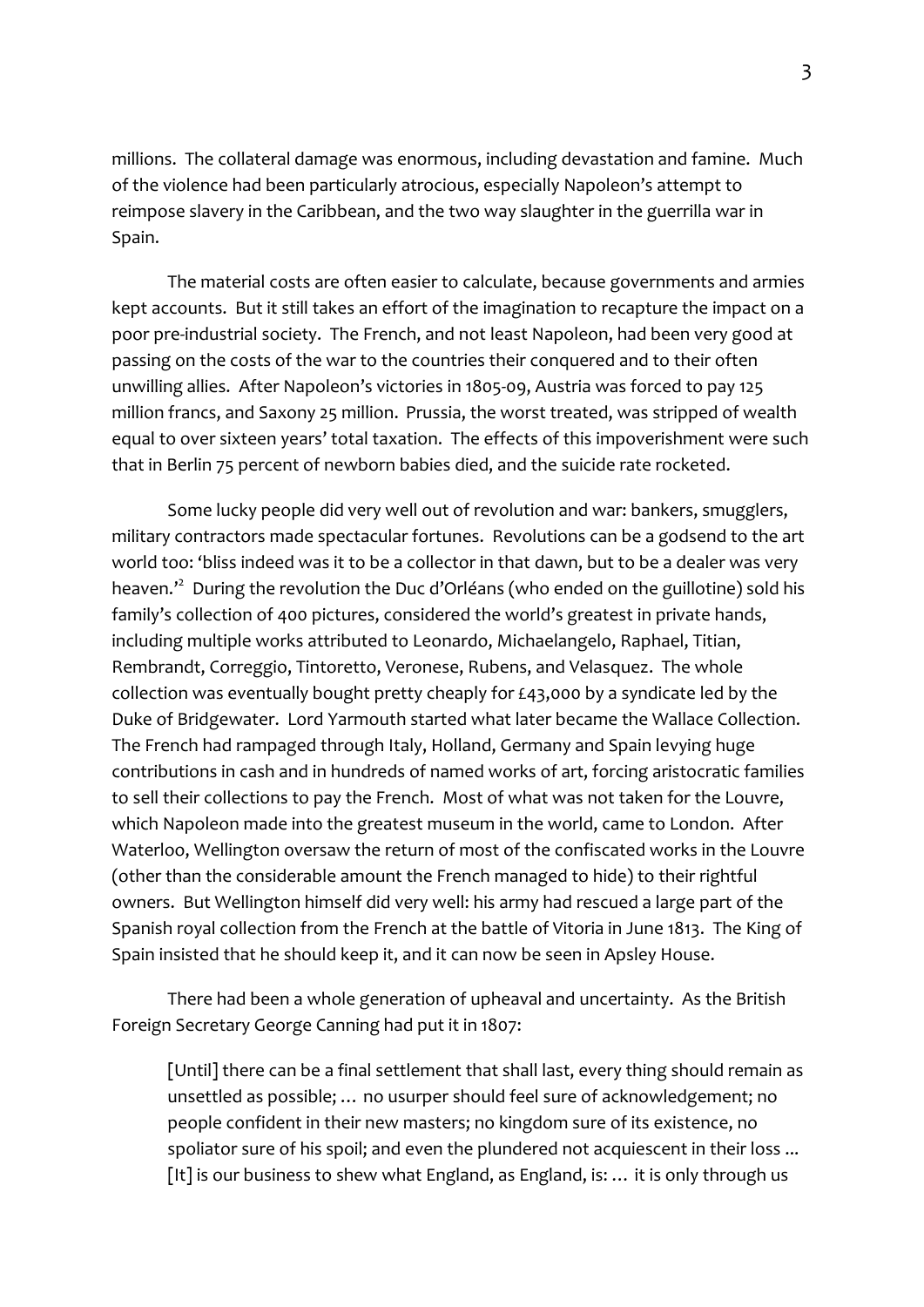alone that they can look for secure and effectual tranquillity.  $3$ 

The cost in money was of course gigantic. Some Belgian towns were still paying off the costs in the 1920s. Britain had ended up subsidising all its Allies. By 1814 it was spending six times its prewar annual budget, and the public debt had gone up by 150% over the course of the war. The British government closed its subsidy and loan accounts for the Napoleonic wars only in 1906.

After so much upheaval, there was no going back to prewar Europe. We conventionally call this period 'the Restoration', but there was little to be restored, and few people thought in those terms. On the contrary, there was a further huge postwar upheaval - what one historian calls 'a complete geopolitical revolution'. This was starting to come into effect in 1816.

The victor powers, led by the Foreign Secretary ViscountCastlereagh and the Austrian chancellor Prince von Metternich redrew a considerable part of the map to create a stronger barrier to possible future French aggression. In Germany, the number of states was reduced to 41 (still more than in the rest Europe combined); and a Confederation (the Bund) was set up under Austrian presidency to preserved order and security in what had broadly speaking been the old Holy Roman Empire. Prussia was shifted westwards by being given territory in the Rhineland and Westphalia (which it hadn't asked for) to provide a solid bulwark against the French. Holland and Belgium (formerly the Austrian Netherlands) were formed into a short-lived United Kingdom to solidify France's northern border. Austria itself – the Habsburg Empire, was not only president of the German Bund; it also pushed back into Italy, directly governing Lombardy and Venetia, and exercising hegemonic power over the whole peninsula: Italy had become the main focus of the Habsburg government's activity, with most of its army being stationed there, and a large slice of its revenue now derived from Italian taxation.

There is a tragic irony in these arrangements, done with the best of intentions by Allied statesmen to prevent or at least deter future French aggression and keep the European peace. What they did was understandable, for France was, even after Waterloo, probably the most powerful and potentially the most dangerous European state. But with hindsight - we can say that France's power was on the wane; that France was a problem that had, though no one knew it, been solved. The precautions they took were therefore excessive; but worse, they stored up future wars. Austria proved to be overstretched: it would lose wars against France and Piedmont in Italy, against Prussia in Germany, and would finally start a fatal war in 1914 in a doomed attempt to hold on to its position in the Balkans. Prussia was expanded up to the Rhine: here were the seeds of its later hegemony over Germany and arguably the seed of two world wars in the next century.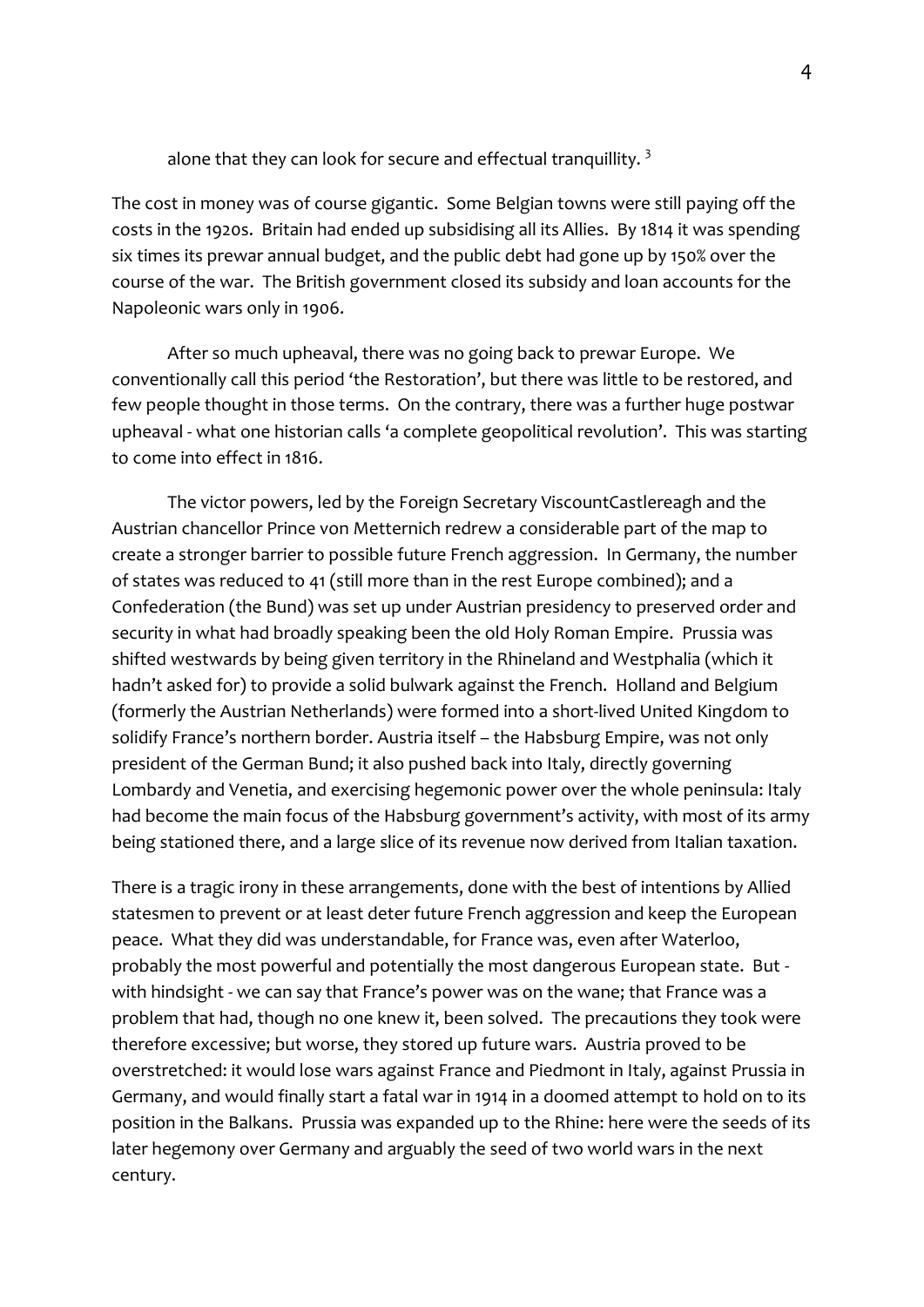But back to 1816: all these changes meant that much of Europe was once more in a state of political flux, after already enduring years of upheaval. New rulers in new territories faced a dilemma: how much of the Napoleonic system of government should they keep, and how many of the former personnel of that system? Napoleonic rule had been detested by the mass of the population, the peasantry, for whom it meant heavy taxation and conscription, and often attacks on their religion; they often hated the people who had run it. But those people knew how to run it still, and they were often quite powerful. The so-called 'Restoration' governments often felt they had to keep Napoleon's administrators in office. So they often ended up pleasing nobody: disappointing their supporters without conciliating their enemies - a classic problem of so-called 'restored' governments.

Nowhere was this more acute than France, on which I have so far said little. Louis XVIII (the brother of the guillotined Louis XVI) had returned in 1814 with a constitutional 'Charter', much of whose terminology and concepts were inspired by English precedents. It promised an amnesty -- 'pardon et oublie' – but what seemed a good start was disrupted by Napoleon's 100 days ending at Waterloo. This had shown the fragility of the Bourbon Restoration, and the hostility of much of the army and civil service. Louis had un-heroically decamped to Ghent. When he returned after Waterloo, it was clearly 'in the baggage train of the Allies'; the Romantic writer René de Chateaubriand (a supporter) lamented that 'Legitimate monarchy would re-enter Paris behind those red coats that had just renewed their colour in Frenchmen's blood.' The Allies now imposed tougher treaty conditions: a loss of territory and fortresses (to make France more vulnerable), and a big indemnity (700 million francs). Allied armies of occupation were stationed in northern and eastern France, paid for by French - another 500 million francs.

A 'White Terror' and the election in September 1815 of a 'Chambre introuvable' ('an incredible parliament') featured an anti-Bonapartist 'ultra-royalist' reaction (the Ultras were 'plus royaliste que le roi'). This included mob violence, assassinations and lynchings, especially in the South, where there had been sporadic political violence for twenty years. This bitter conflict would leave a trace the on French political map for more than a century. A legal 'White Terror' was also conducted during 1816 against suspected Bonapartists and republicans, with special tribunals judging summarily without jury or means of appeal. One ultra-royalist deputy thundered in January 1816 that 'to stop their criminal plots we need chains, hangmen, executions'. In fact they rarely went as far as that, but there were probably about 5,000 prosecutions, many resulting in acquittals or minor sentences. There was also a major purge of the army and civil service: probably 50-80,000 civil servants were demoted or sacked. This left a vast underground of resentment that finally got its revenge in the 1830 Revolution.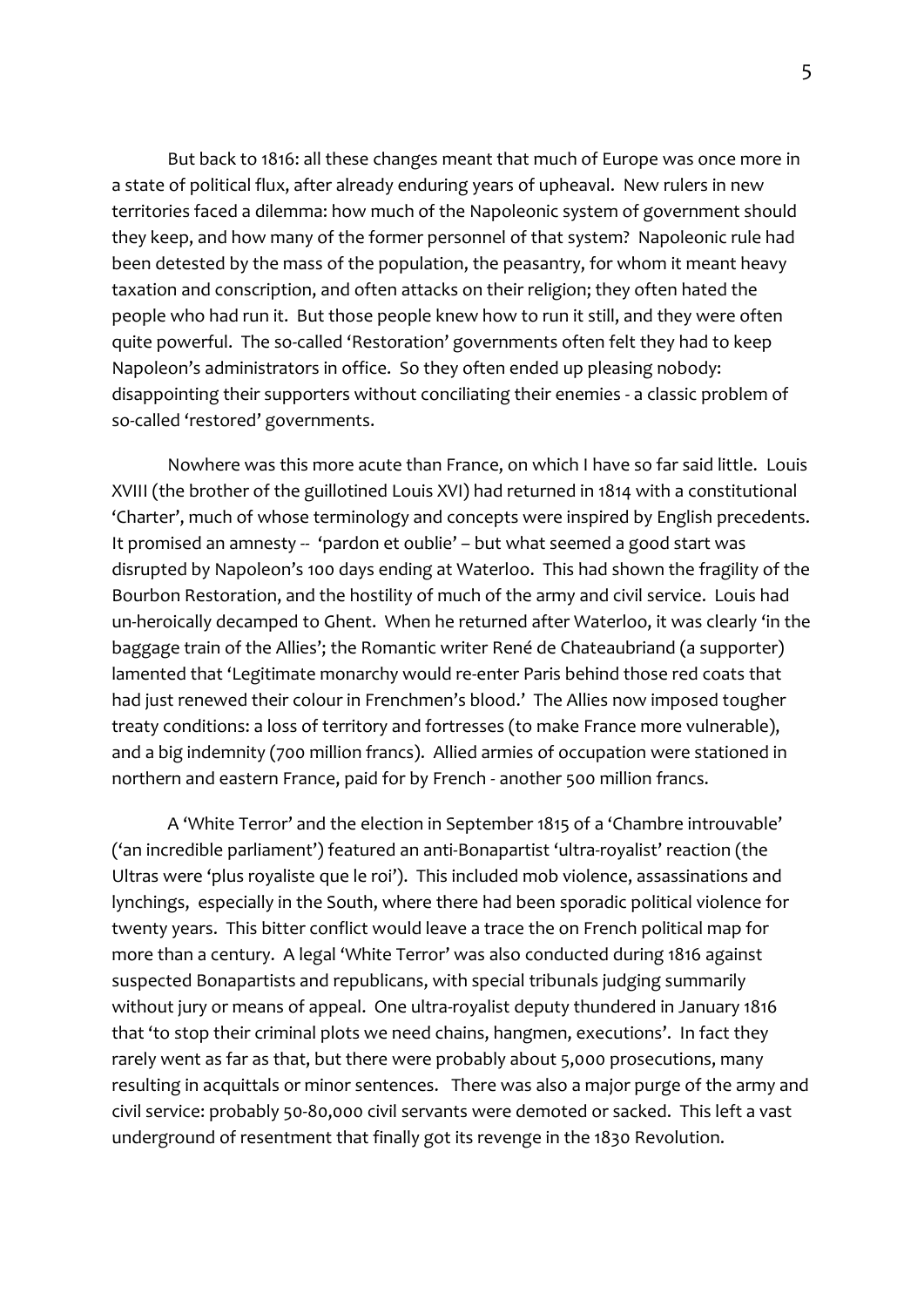The Allies had little confidence in the restored Bourbons. Their return had certainly not been a forgone conclusion merely on the grounds of a legitimate hereditary claim to the throne: indeed, other European monarchs were tempted to regard them as a pretty useless lost cause. The Austrians had thought of another Bonaparte (such as Napoleon's half-Austrian son). The Russians had considered Marshal Bernadotte, one of Napoleon's clever generals who had somehow come to be Crown Prince of Sweden (his descendents still reign there). The British were keenest on the Bourbons, who had come to be British protégés, and who seemed (at least at first) to be quite popular. The royalist writer Chateaubriand said they were as little known to the French people 26 years after the Revolution as the emperor of China. No-one was sure they were strong, popular or intelligent enough to hang on to their throne, and the White Terror seemed to show that the Ultra-royalist party and the government were being dangerously extreme. So the Allies -- whose spokesman was Wellington -- pressed them to follow a moderate line and in September 1816, Louis XVIII was persuaded to dissolve the *chambre introuvable*, and in new elections the relatively liberal royalists won a majority.

So things seemed to be calming down. But in parts of the country - probably above all Paris - there remained memories of revolution and fervent support for the former emperor. Inevitably there was friction with the Allied armies of occupation, angrily aware of what the French had done to their countries. It was probably wise not to tangle with the Prussians, Austrians or Russians (you probably know the origin of the word 'Bistro' - it's Russian for 'hurry up!') There were the usual problems that occur when soldiers are billeted in enemy territory - violence, theft, sexual violence, sexual encounters that were not necessarily violent but caused problems of another kind among outraged patriots. Was it worse for national pride if a French woman voluntarily slept with an enemy soldier or if she did so by force?

British troops do seem to have been pretty conciliatory: after all, Britain had never been invaded, so there were fewer scores to settle. The army established generally untroubled relations with the population.<sup>4</sup> According to Alexandre Dumas, it was at the hands of Wellington's soldiers, that the French discovered *le steak* - since regarded as their national dish. Wellington, who did not blame the French people for Napoleon's Hundred Days, was commander-in-chief of the Allied armies of occupation. He remained determined to minimise friction, and was tough on troublemakers. Except in the case of his own indiscreet *repos du guerrier* with Napoleon's ex-mistress the singer Giuseppina Grassini, which many French regarded as insulting (and which was surely taking his admiration of Napoleon to a rather Freudian degree of intensity), Wellington was generally sensitive to symbols. He told one of his officers – who had bought the battlefield of Agincourt – to stop archaeological excavations there; he resisted London's instructions to take back British flags captured by the French (some I think still hang in the Invalides); and he stopped the Prussians blowing up the Pont de Jéna by posting a British sentry on it.<sup>5</sup>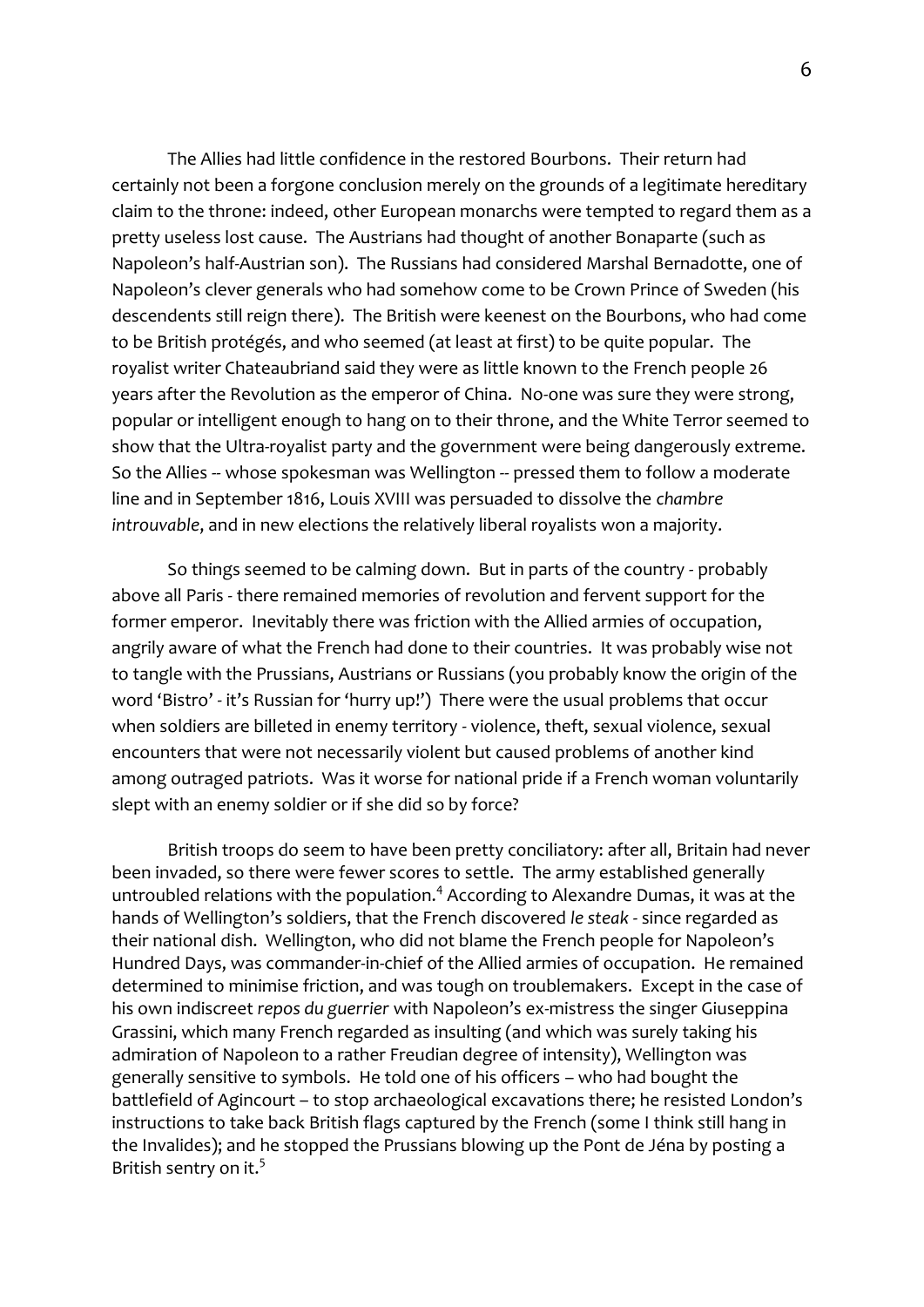Many British soldiers sympathised with their former antagonists. Ordinary redcoats were eager collectors of Napoleonic memorabilia and, reported a French official, 'spoke of [the ex-emperor] with enthusiasm.'<sup>6</sup> Sergeant Wheeler had little time for Louis XVIII, the king he had helped restore: 'His pottle belly Majesty … who blubbered like a big girl  $\ldots$  an old bloated poltroon, the Sir John Falstaff of France.'<sup>7</sup> When Marshall Ney, one of the heroes of Waterloo, was executed by the Bourbon government, it was reported to have caused universal displeasure in the British army. One of Napoleon's other generals avoided a firing squad thanks to three Englishmen who aided his escape.

British tourists flooded into France and Paris in 1816 - about 14,000 in 1816, 70-80 percent of all visitors. They swamped the foreign potentates, politicians and adventurers who came to France to enjoy what their armies had won, so much so that all foreigners were assumed to be British. $^8\,$  They got a degree of welcome from those French people who looked forward to peaceful and profitable relations - which may have been most of them. 'English' hotels and English-speaking waiters emerged after long hibernation. France was also now a place in which the British had privileges. Pauline Bonaparte had moved out of her palace in the Faubourg Saint-Honoré; Wellington moved in, succeeded by every British ambassador since. The dais of Pauline's bed acquired a plush throne for visiting monarchs.

Both British and French were struck by physical differences between them, to which wartime conditions must have contributed. The British seemed taller and plumper. A candid teenager, Mary Browne noted that most French women were 'as flat as boards' – something that fashion encouraged. Some English women, lamented one Henry Mathews, copied them by 'compress[ing] their beautiful bosoms as flatly as possible, and destroy[ing] every vestige of those charms for which, of all other women, they are perhaps the most indebted to nature.<sup>19</sup> French cartoonists made the British absurd in body, dress and behaviour. Men and women are outsized: sometimes fat (in the 'John Bull' style) but often angular. Their fashions are eccentric and exaggerated. English girls may be shown as pretty, but are insipid, gawky, awkward and charmless.

It was not only from cartoonists that they sometimes encountered hostility, which could be quite frightening. The many opponents of the Bourbons (who included former Republicans, Bonapartists, and many Parisian workers) blamed Britain for political and economic ills. 'Hatred for the English is growing daily,' a police agent reported late in 1815, 'They are regarded as the destroyers of French industry.' Ordinary travellers frequently complained of ill treatment by customs officials. British families had to beat a hasty retreat from the Tuileries gardens after being surrounded by a hostile crowd. British officers in Paris had to be ready to fight duels with demobilized Napoleonic officers, who systematically picked quarrels with them. The British were certainly the main targets of cartoonists. Probably this was partly because Russians and Prussians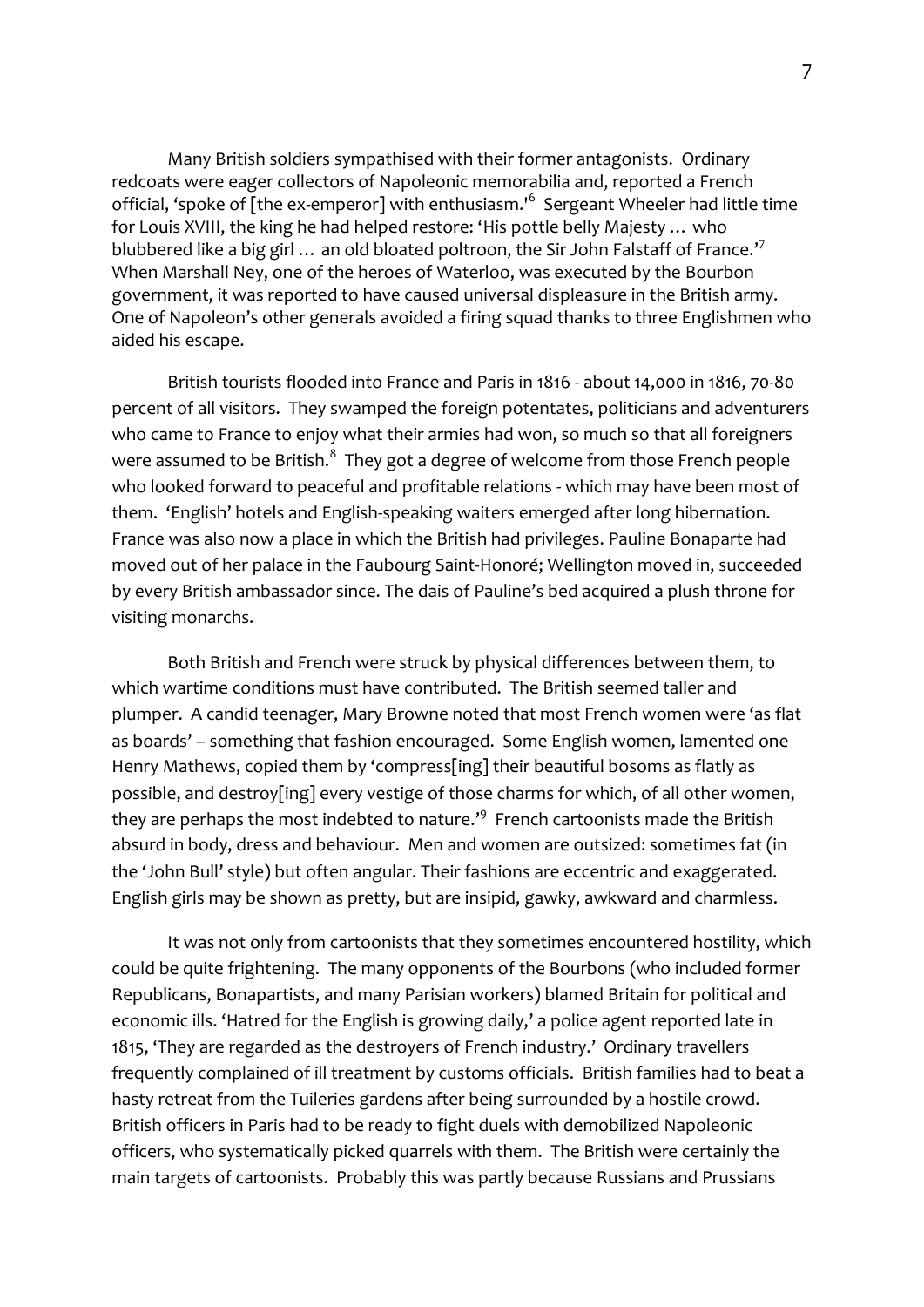were too risky as subjects, partly because mocking the British was an indirect way of mocking the Bourbons, and partly because British visitors were far more numerous and seemed to be happy to buy satirical cartoons of themselves - rather a nice trait. Nevertheless such cartoons indicate a lively spirit of Anglophobia. In many literary works – including by Vigny, Stendhal, Nerval and Balzac - the English characters (unlike in eighteenth-century literature) were villains: nearly all the 31 English characters in Balzac's novels are bad. The popular (and frequently prosecuted) songwriter Béranger, France's first great chansonnier, produced catchy lines that could sound friendly but in context are bitterly sarcastic, as in a famous one entitled 'Our friend the enemy':

Every whore in Paris cries 'Long live our friend the enemy!'

Something similar struck Victor Hugo, a teenager at this time. Decades later, he wrote a whole chapter in *Les Miserables*, recalling the tense atmosphere: 'Whether one said "regicides" or "voters", "enemies" or "allies", "Napoleon" or "Buonaparte" - this could divide two men more than any abyss.'<sup>10</sup>

What about Britain? It had emerged as the world's richest and most powerful state. The Prussian General von Gneisenau thought that

Britain has no greater obligation to any mortal on earth than to this ruffian [Bonaparte]. For through the events that he has brought about, England's greatness, prosperity, and wealth have risen high. She is the mistress of the sea and neither in this dominion nor in world trade has she now a single rival to fear.

Vast crowds in London 'all went mad' at the victory over Napoleon, with a funfair in Hyde Park and miniature naval battle on the Serpentine. At Yarmouth, 8,000 had feasted on nearly half a ton of roast beef, 1,800 plum puddings and 80 barrels of beer at a table three-quarters of a mile long, with Napoleon burning in effigy. One woman found this worrying: 'I begin to be afraid, like the frog in the fable we shall all burst with national pride, for never, to be sure, did we stand so high before.' Moreover, a determined minority of Whigs and Radicals clung to different sympathies. 'What is it, after all, the people get?' rhymed a Whig paper, 'Why! Widows, Taxes, Wooden legs, and Debt!'<sup>11</sup>

England in 1816 was almost a one-party state, run by William Pitt's heirs, professional politicians who had built up an invincible body of support. The prime minister was Lord Liverpool. Who but real experts know anything about him, although he was prime minister for 15 years - the second longest tenure in history? Meanwhile, the Pittites' official opponents were pretty feeble. The opposition Whigs were largely the aristocratic disciples of Charles James Fox (their secret, said one, was that they were all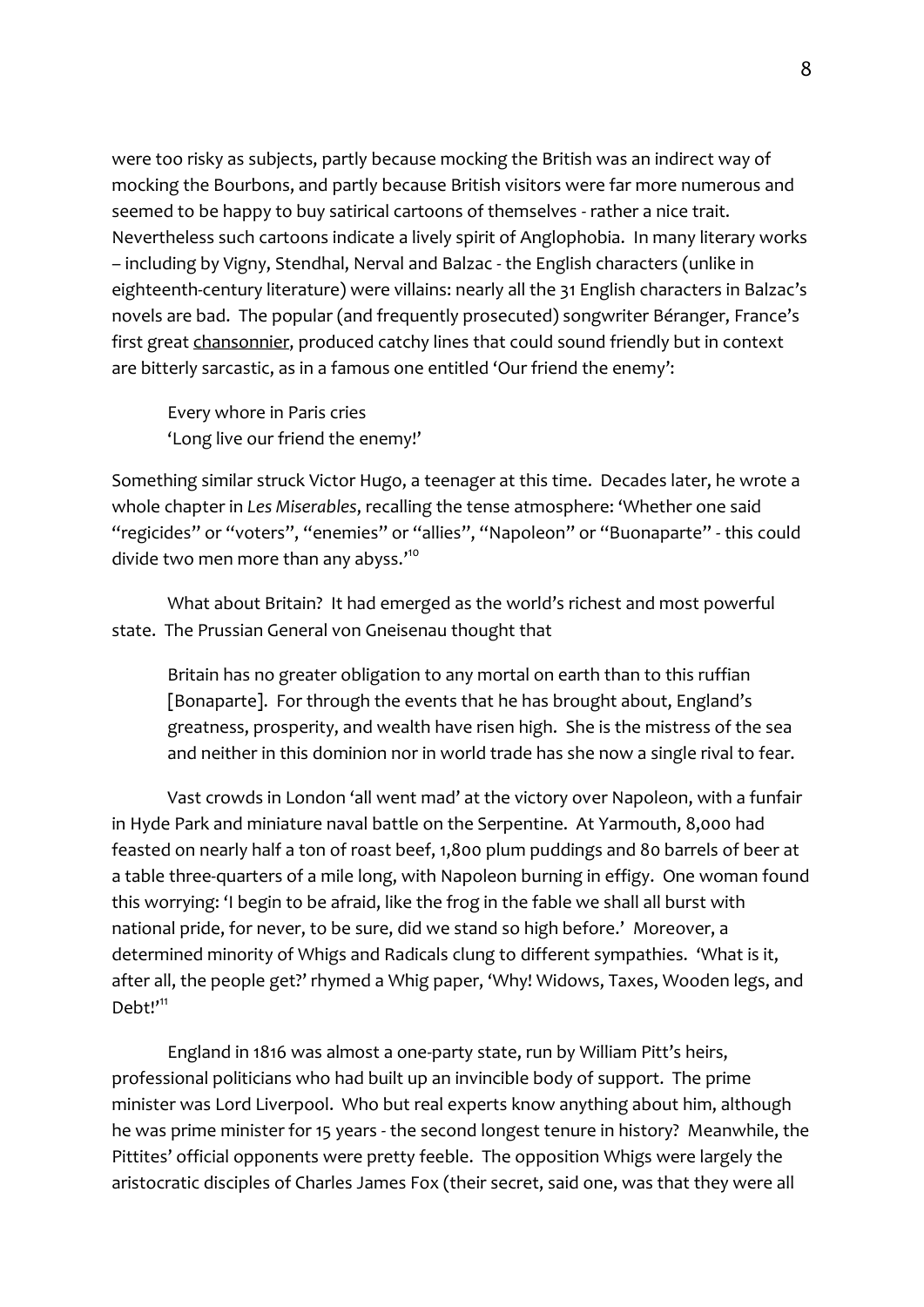cousins), whose position rested on their wealth, status and ownership of parliamentary boroughs. They clung to a sense of themselves as the nation's true but misunderstood elite ('the ancient nobility, the great property of the Realm'), who had deplored the war, often admired Napoleon (Lady Holland sent him books on St Helena), and despised the meritocratic Pittites as parvenus – Grey dismissed George Canning as 'the son of an actress [and] ipso facto disqualified from becoming prime minister'.<sup>12</sup> The Radicals were few in number and were divided. Their obsessive attacks on the State as corrupt, and their demands to reduce taxation and public spending damaged many of the people they claimed to represent. Whigs and Radicals combined held only some 150 seats in 1815, and the veteran 'Orator' Hunt won only 18 votes when he stood at Westminster in 1818.

Britain faced several serious problems in 1816. It was experiencing a population explosion unique in its history, with numbers more than tripling in 150 years. Population rose from 8.6 million in 1801 to 17 million in 1851 – an increase of 98 percent, with the highest ever recorded growth in 1811-21 (16 percent in a decade). So 1816 was the peak. Around 40 percent of this population was under 15, comparable with much of Africa today. The total urban population, already the highest in Europe, tripled during the first half of the century. London more than doubled, making it by far Europe's biggest conurbation. In a decade, Manchester grew by 47 percent, West Bromwich by 60 percent, and Bradford by 78 percent. Average life expectancy at birth was around 40 – also comparable with much of Africa in the 2000s. We probably have a vague sense of this time as one of oppression by 'rulers who neither see, nor feel, nor know', in Shelley's words; of hunger, rick-burning, the workhouse and transportation. There was indeed hunger and economic instability. But there was no economic disaster – as there might well have been had Napoleon won and wrecked British trade. And there was no political catastrophe. However, at the time many, at home and abroad, thought that an overpopulated England was heading for famine. The most notorious and influential alarmist was an Anglican parson with radical connections, Thomas Malthus.<sup>13</sup> His *Essay on Population* (1798) mixed heterodox Christianity with what would now be called finite ecology, arguing that population growth inevitably tended to outrun food supply, and would inevitably be 'checked' either by restraining births or by famine, hunger and war. In his own time and since he has been the object of controversy and denunciation - he himself apologized for his 'disheartening' conclusions. But his argument seemed incontrovertibly logical, and it had become, wrote one Utilitarian, 'the fixed, axiomatic belief of the educated world'.<sup>14</sup>

Moreover, not for the only time in our history, the situation was made worse by well meaning political dogma. The war had left England with a paper currency, unprecedented tax levels (23 percent of GDP), and a huge national debt of some £800 million, over 250 percent of GDP – a larger burden than that in 1918 or 1945. As I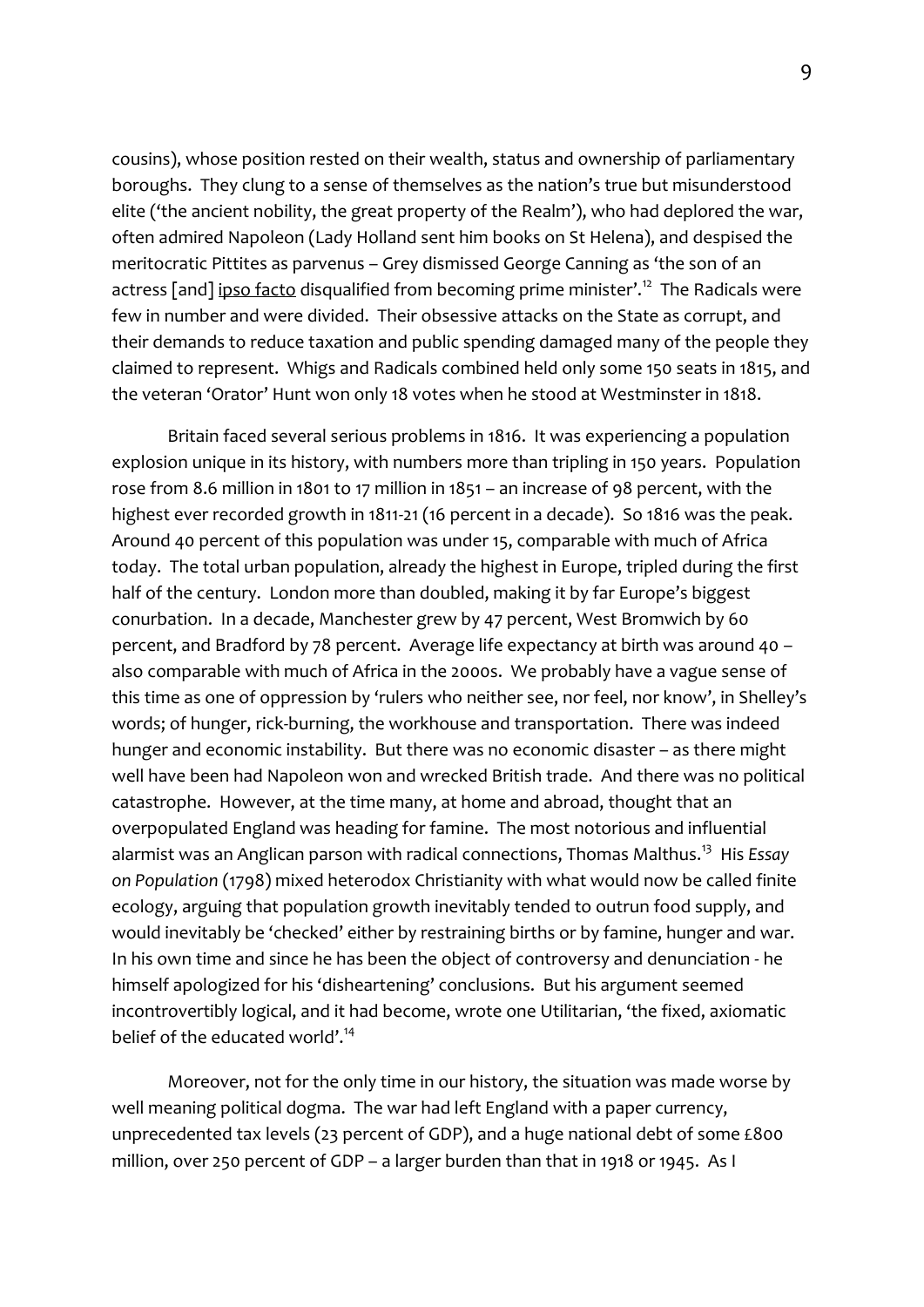suggested a moment ago, this caused vehement denunciation of the State by Whigs and Radicals as 'Old Corruption', a machine for extracting wealth from the citizens and giving it to the rich. They demanded large cuts in taxation and government spending. The Radical Henry 'Orator' Hunt, later famous as the speaker at Peterloo, saw this as the root of all evil: 'What is the cause of the want of employment? Taxation. What is the cause of taxation? Corruption.<sup>15</sup> Some version of this blinkered view was the received wisdom not only in Britain but on the Continent, where intellectuals, economists and politicians waited with alarm or satisfaction for Britain to collapse under the weight of taxation, debt and pauperism. Often the same people were pressing for a return to a gold currency to replace the paper money introduced during the emergency of the 1790s. To the government's consternation, a Whig-Radical alliance in 1816 abolished income tax, leaving the State more dependent on regressive indirect taxes, which increased popular resentment. Government revenue fell by 20 percent - almost certainly the biggest fall in recorded history. This forced a hasty rundown of the armed forces throwing many thousands of soldiers and sailors onto the labour market during 1816. As after all wars, the end of many contracts of arms and military equipment also caused unemployment. On top of all this, a rush to reurn to gold had a seriously deflationary effect on the whole economy.

So in 1816, Britain and France were facing their own particular difficulties, even crisis. We could extend this picture to the whole of Europe: Spain and Portugal trying to repair the damage of years of guerrilla war and occupation under weak and disputed governments; much of Italy under new (or restored old) masters and all under Austrian surveillance; the map of Germany redrawn and again facing new governments, new laws and new administration; Holland and Belgium forced together as a new single kingdom, for the first time since the 16<sup>th</sup> century. We could relate similar stories for Scandinavia, Poland, the Habsburg empire, and Russia. Thousands of people who had lost, and thousands who had gained, from Napoleon's defeat, were looking for chances to do the other side down.

So there could hardly have been a worse moment for the largest volcanic explosion known to history, in April 1815 in the East Indies, to be causing world-wide temperature falls, the worst American and European food shortages for more than 100 years in 1816-17, and the consequent trail of disease and unemployment.

In England, it there came the steepest rise in crime of the nineteenth century. There were several violent incidents. The main rural unrest was in East Anglia, near Ely the so-called 'Bread or Blood riots' in May 1816. This was an area of large-scale cereal farming with labourers working in gangs - an unusual system. 1816 had seen a huge rise in the price of bread. The rioters demanded a minimum wage and the prohibition of threshing machines. There was little serious violence – one soldier was wounded and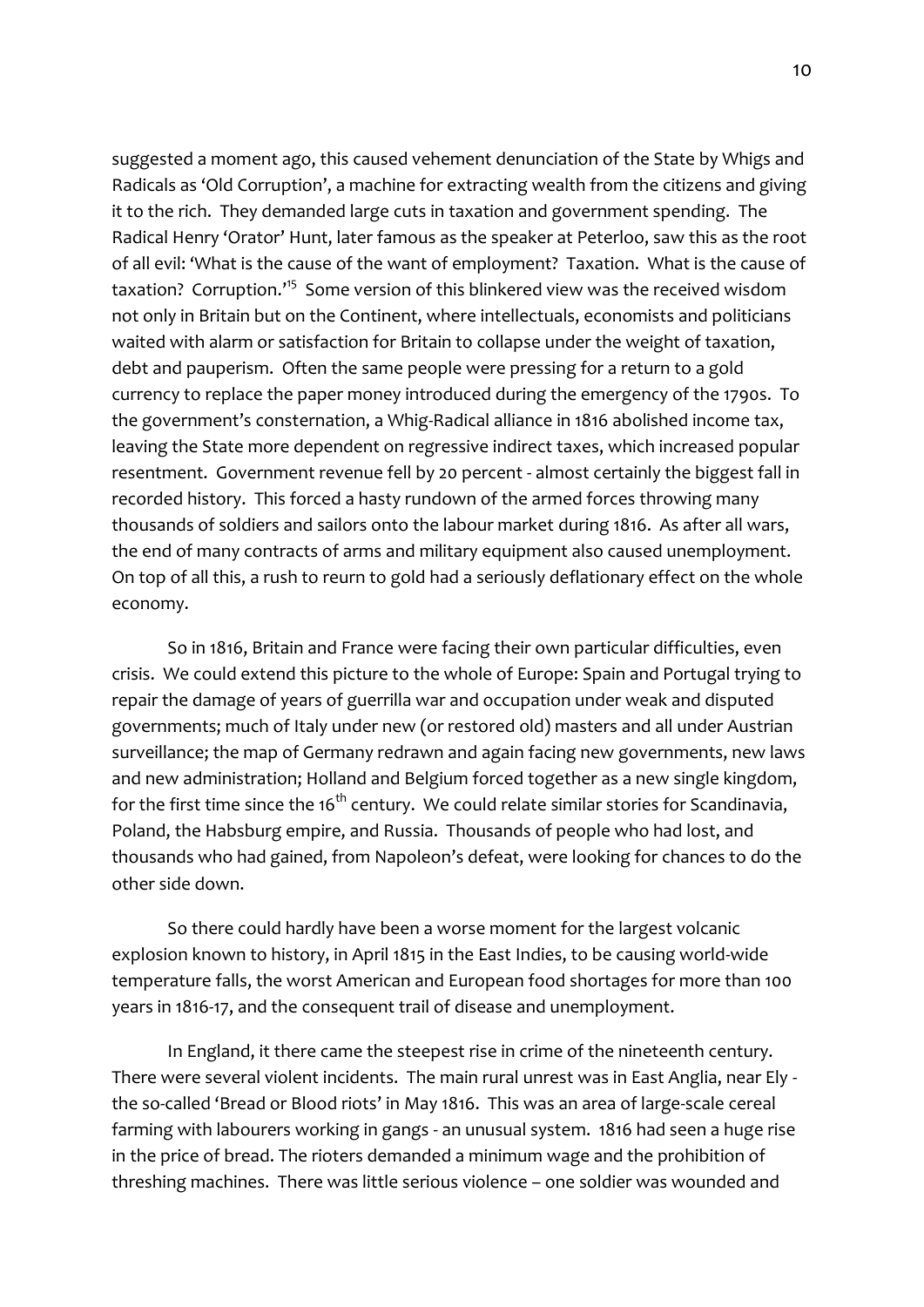one rioter killed in the village of Littleport. The Ely magistrates rapidly agreed to a minimum subsistence wage. But in June more than 80 rioters were prosecuted for the riots. Five men were hanged for stealing or looting during the disturbances, and several more were transported to Australia. The main urban incident was in London on 2 December 1816, the Spa Fields riot, which grew out of protests against imprisonment for debt - a serious problem for artisans and small businesses during a postwar slump, and in which a number of unemployed former sailors also took part. It featured an attack on a gunsmith's shop and a spontaneous (and unsuccessful) march on the Tower of London. There was, moreover, a lot of low level violence against politicians, who -- astonishing by today's standards -- had no protection and seem not to have expected any: Castlereagh, when his house was attacked by a mob, had to push his way through to his front door, and then himself close the shutters to keep the brickbats out. Most protests in Britain were however pretty peaceful, though a small radical underworld did call for assassination and revolution. A total of 83 people were hanged during 1816 – well above the average in a country rather unusually given to capital punishment. Castlereagh introduced a suspension of Habeas Corpus (to permit detention without trial) after an attack on the Prince Regent, though he told the Commons 'I have never had to perform a more painful duty  $\ldots$  after having passed though all the dangers and pressures of war.'<sup>16</sup> Should we think of all this as the sign of a harsh society on the brink, or does the infrequency of serious conflict suggest a society coping with a multitude of stresses? In fact, England coped relatively well. If on one hand there was harsh legal repression, on the other, spending on poor relief was rising from £5.4 million to £8 million between 1814 and 1818.

The other governments in Europe, with all their weaknesses, cruelties and faults, also seem to have done their best to cope. In France, where grain stocks had been run down in part due to the need to feed the foreign armies of occupation, the terrible failure of the 1816 harvest led to a vertiginous rise in wheat prices, which in places went up by 400 percent, making a loaf a bread cost far more than a worker's daily wage. In the rural north east, people were eating grass and tree bark. People attacked grain convoys, bakeries, and markets; hungry vagrants plundered isolated farms. Troops were called out and blood was spilt. But the government took more positive steps, ordering 70 million francs worth of grain from Russia, subsidising imports, setting up job-creation schemes. Inevitably, the crisis had a disastrous effect on the whole economy. And then, when the climate recovered, good harvest caused a collapse in prices in 1818 and 1819, which also devastated the rural economy. $^{17}$ 

A similar story can be told of northern Italy, where there was chronic brigandage and also corruption and collusion among the authorities. The new Austrian police and local government in northern Italy were both relatively effective and sensitive to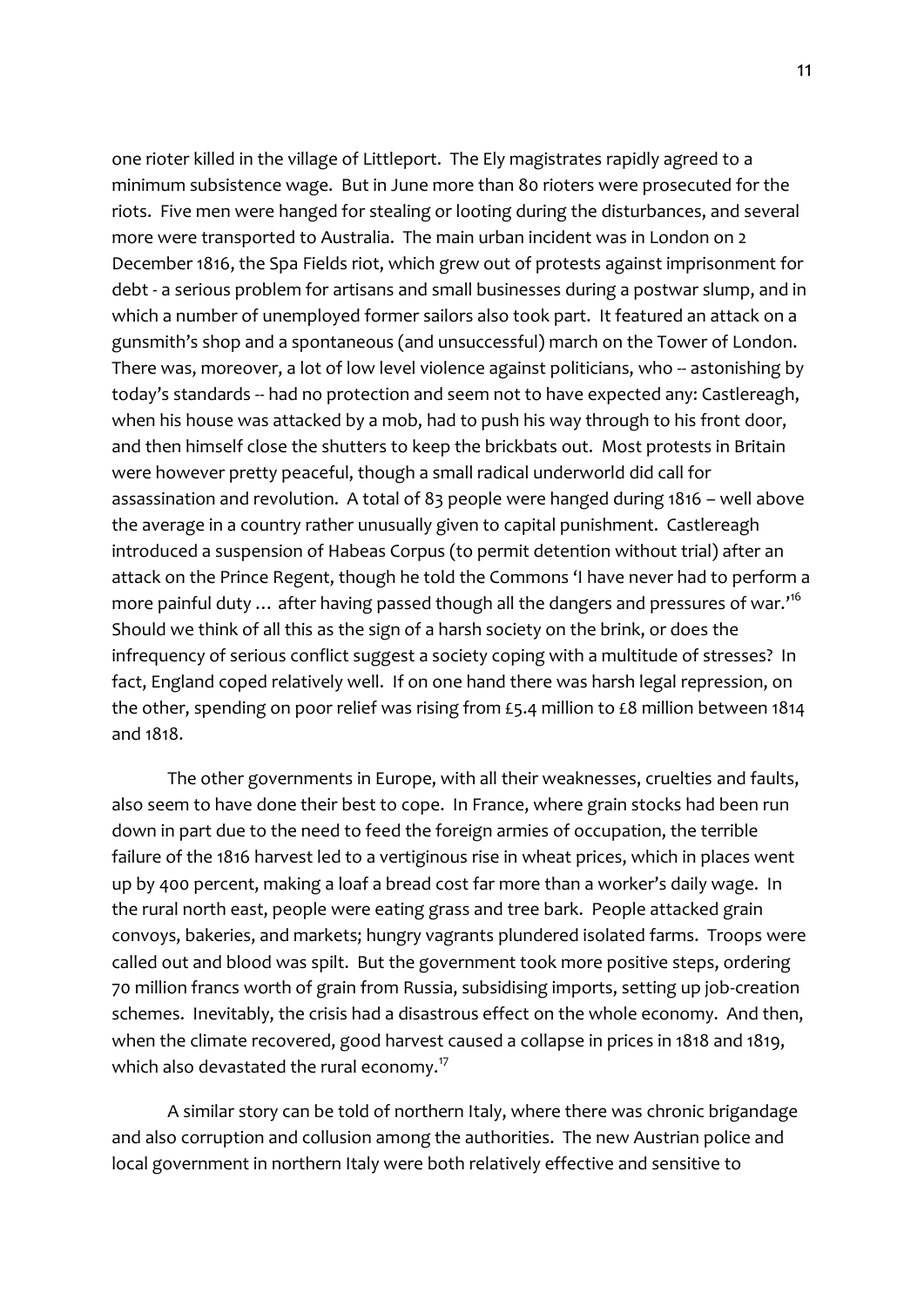peasants' sufferings, urging remission of taxes, and introducing soup kitchens, job creation schemes, and bans on grain exports. Concludes a recent study, 'The prompt action of the Austrian authorities had not only done much to minimise the impact of the famine, but also to win over the potentially rebellious population.<sup>18</sup>

So to sum up, it is hard not to see the year 1816 as one of the alarming and most unexpected crises of the 19<sup>th</sup> century. We have a world and a continent trying to emerge from a generation of revolution and war during which millions had died, often in horrific circumstances. At the same time, much of it - and particularly England - were experiencing a population explosion, which many (and not only Malthus) thought was inevitably leading to a future of impoverishment and famine. It was governed by often new, unknown and shaky regimes, none of them elected by more than a small minority, and many of them not elected at all, but dependent on royal and aristocratic authority that had been bloodily contested during decades of revolution. Some of them, as in France but not only there, had returned to power precariously, and had the difficult choice either of keeping or of sacking an administrative class many of whom despised, feared or hated them. Many of these rulers inherited huge wartime debts, and also huge pressures to cut taxes and public spending, which caused other problems and aggravated the usual postwar slump. And then, to crown it all, a volcano caused an inexplicable climatic disaster which created the last general European famine. Is it surprising there was gloom and discontent? Perhaps really surprising is that there was no general collapse, as was to come a generation later in 1848. We might think that the peoples of Europe were so punch drunk with disasters that they couldn't face more upheaval. But it may also be that these despised and outdated rulers, who had learnt survival techniques the hard way during the French Revolution, were not all so bad after all: despite what Shelley thought, some of them do seem at times to have been able to see, and feel, and know.

<sup>-</sup>1 Paul W. Schroeder, *The Transformation of European Politics 1763-1848* (Oxford, Clarendon Press1994) p. 230  $\overline{2}$ Francis Haskell, *Rediscoveries in Art: Some Aspects of Taste, Fashion and Collecting in England and France*

<sup>(</sup>London, Phaidon Press,1976) p. 27

<sup>3</sup> George Canning, 1807, quoted in Schroeder, *The Transformation*, p. 330

<sup>4</sup> Jacques Hantraye, *Les Cosaques aux Champs-Elysées: l'occupation de la France après la chute de Napoléon* (Paris, Belin, 2005) pp. 19-20

<sup>5</sup> Elizabeth Longford, *Wellington: The Years of the Sword* (London, Weidenfeld & Nicolson ,1969) vol. 2, pp. 16, 26, 42

<sup>6</sup> Sudhir Hazareesingh, *The Legend of Napoleon* (London, Granta, 2004) p. 64

<sup>7</sup> *The Letters of Private Wheeler*, ed. B.H. Liddell Hart (London, Michael Joseph, 1951) pp. 176-7

<sup>8</sup> Christophe Léribault, Les Anglais à Paris au 19<sup>e</sup> siècle (Paris, Editions des Musées de la Ville de Paris, 1994) p. 7

<sup>9</sup> Mary Browne, *Diary of a Girl in France* (London, John Murray, 1905) p. 84

<sup>10</sup> Victor Hugo, *The Wretched*, transl. C. Donougher (London, Penguin, 2013) p. 109

<sup>11</sup> Philip Shaw, *Waterloo and the Romantic Imagination* (Houndmills, Palgrave Macmillan, 2002) pp. 4, 37  $12$  Ibid. pp. 221-2

<sup>13</sup> See Gareth Stedman Jones, *An End to Poverty? A Historical Debate* (London, Profile, 2004) pp. 89-109

<sup>14</sup> Humphry House, *The Dickens World* (Oxford UP, 1942) p. 76